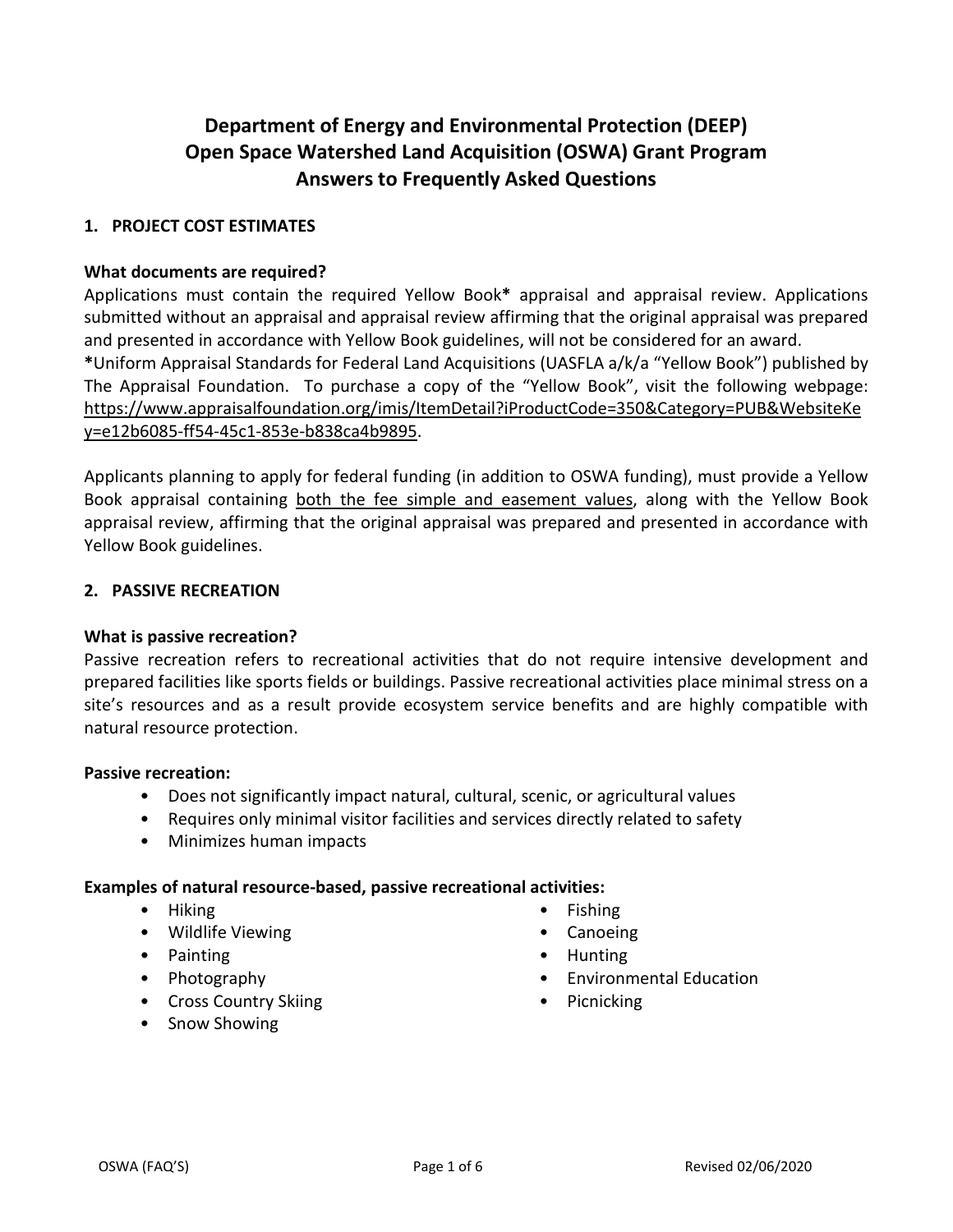## **3. ELIGIBILITY**

**How do I know if my municipality is a "Distressed Municipality" or a "Targeted Investment Community"?**

- **Distressed Municipalities -** Ansonia, Bridgeport, Bristol, Chaplin, Derby, East Hartford, East Haven, Griswold, Hartford, Killingly, Meriden, Montville, Naugatuck, New Britain, New Haven, New London, Norwich, Putnam, Sprague, Sterling, Stratford, Torrington, Voluntown, Waterbury, West Haven, Winchester and Windham.
- **Targeted Investment Communities -** Bridgeport, Bristol, East Hartford, Groton, Hamden, Hartford, Meriden, Middletown, New Britain, New Haven, New London, Norwalk, Norwich, Southington, Stamford, Thomaston, Waterbury, West Haven and Windham.

# **If the property is being purchased from a water company, how do we know if the water company has been granted permission to dispose of the property by the Public Utilities Regulatory Authority (PURA) and the Department of Public Health (DPH)?**

The water company should have a letter from the PURA granting them permission to sell the property. When in doubt, call PURA, toll free at (800) 382-4586. They can tell you if the water company has permission to sell the property.

## **4. SITE CONVENIENCE & PUBLIC ACCESS**

## **What is meant by Site Convenience and Public Access? Where can I find population statistics?**  Population Statistics

The most recent population statistics can be found at the following webpage: <https://portal.ct.gov/DPH/Health-Information-Systems--Reporting/Population/Population-Statistics>

Site convenience relates to the ability of the public to find and access the property by public transportation routes, roads, and publicly owned roadways or access ways. Please note that if the property does not have frontage on a public road or access way, then an adjacent, permanently protected parcel having public access from a public road or access way must be owned by the same grant award applicant.

Public access to the proposed property shall be open to the general public for passive recreational uses. DEEP's conservation easement defines passive recreation as:

Properties subject to liens, encumbrances or deed restrictions such as "a life use," "quiet enjoyment," "exclusive use," "with permission of the grantor," or similar restrictions designed to prevent, prohibit, hinder or control public access, will not be eligible for funding under this grant program.

Additional questions on public access should be directed to Allyson Clarke (860) 424-3774.

#### **5. AGRICULTURAL USES**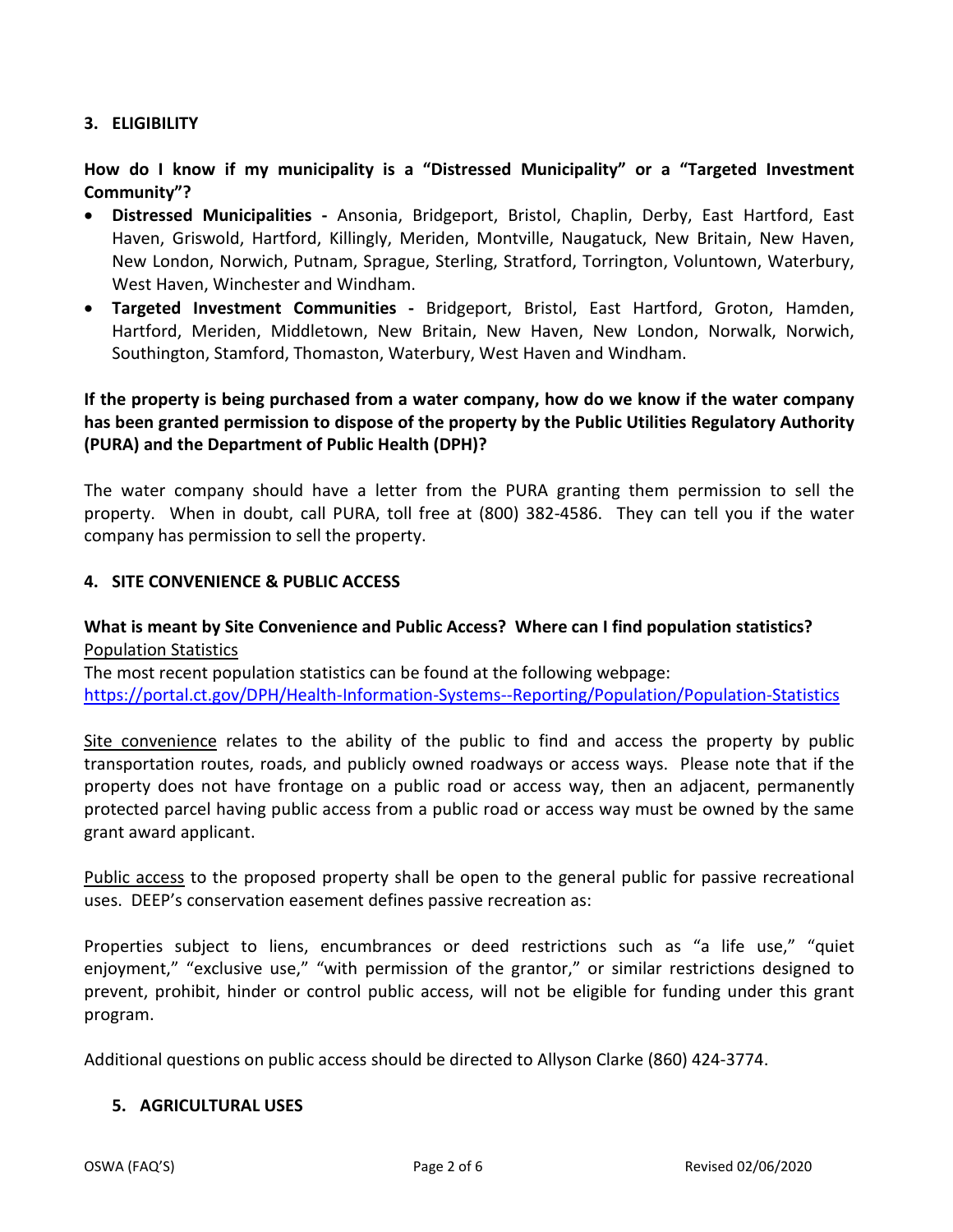### **What types of agricultural use are permitted at grant-funded properties?**

All grant-funded properties can permit agricultural uses that do not diminish the public's use of the property. For example, working with a farmer to remove hay from fields is permitted, if the purpose is to maintain the fields for habitat or passive recreational purposes. Also, the selling of timber, when incidental to the management of the land and in accordance with an approved forest management plan, is permissible, provided that any proceeds of such timber sales be used for management of the land. Public access can be controlled on a temporary basis to protect public safety (e.g., closing a portion of a trail when trees are being removed next to the trail).

If the applicant is purchasing a conservation easement and there is an existing agricultural use, such use can continue, provided the DEEP Commissioner approves limited public access. The Commissioner can approve such limited access, based on a determination that unlimited public access would be disruptive of agricultural activities occurring on agricultural areas of the land. Such approvals for limited public access require public access that, at a minimum, provide parking and designated trail use. Areas of the property not used for continuing agriculture uses should be available for public access.

#### **6. STATEMENT OF NEED**

**Where can I find the supporting documents and materials?**

- **Connecticut's State Plan of Conservation and Development** is available at [https://portal.ct.gov/OPM/IGPP-MAIN/Responsible-Growth/Conservation-and-](https://portal.ct.gov/OPM/IGPP-MAIN/Responsible-Growth/Conservation-and-Development-Policies-Plan/Conservation-and-Development-Policies-Plan)[Development-Policies-Plan/Conservation-and-Development-Policies-Plan,](https://portal.ct.gov/OPM/IGPP-MAIN/Responsible-Growth/Conservation-and-Development-Policies-Plan/Conservation-and-Development-Policies-Plan) at any public library, or by contacting your Regional Planning Organization (RPO) or Council of Government (COG).
- **Municipal Plans of Conservation and Development/Conservation and Recreation** are typically available online or at your Town or City Hall. Please note that these plans now need to be less than ten years old to be "current" – if a municipality submits a proposal and their C&D plan is not current, that project will not be evaluated.
- **Regional Conservation Plans** can be found by visiting your region's Council of Governments (COG) website, or by contacting your Regional Planning Organization (RPO). RPO's are available online at: [https://portal.ct.gov/OPM/IGPP-MAIN/Responsible-](https://portal.ct.gov/OPM/IGPP-MAIN/Responsible-Growth/Regional-Planning-Organizations-RPO)[Growth/Regional-Planning-Organizations-RPO](https://portal.ct.gov/OPM/IGPP-MAIN/Responsible-Growth/Regional-Planning-Organizations-RPO)
- **Connecticut's 2016-2020 Comprehensive Open Space Acquisition Plan (The Green Plan)** is available online in its entirety and in sections at [www.ct.gov/deep/greenplan.](http://www.ct.gov/deep/greenplan)
- **Connecticut's Comprehensive Wildlife Strategy (The Wildlife Action Plan)** is available online at: [https://www.ct.gov/deep/cwp/view.asp?a=2723&q=325886&deepNav\\_GID=1719](https://www.ct.gov/deep/cwp/view.asp?a=2723&q=325886&deepNav_GID=1719)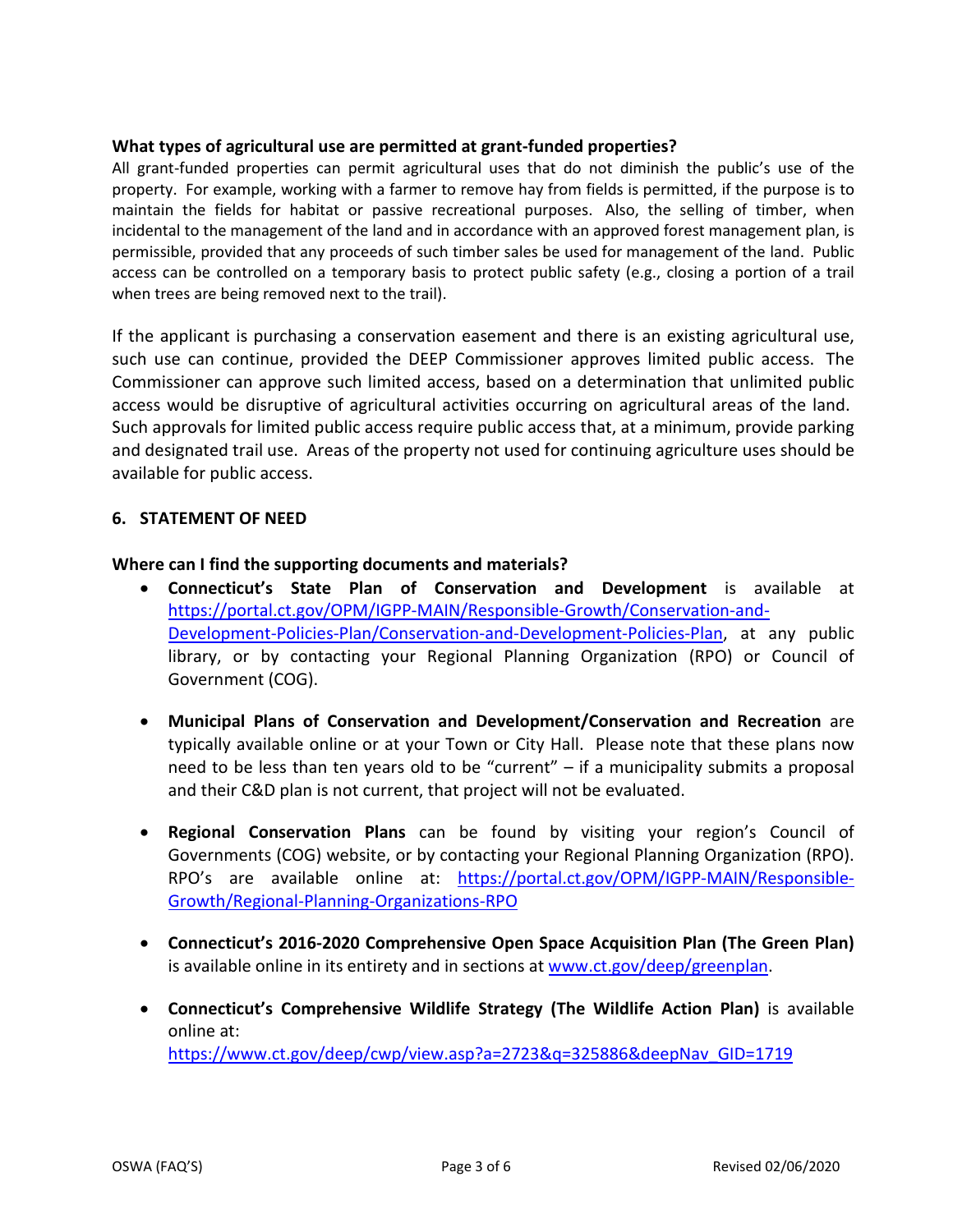• **Connecticut Statewide Comprehensive Outdoor Recreation Plan (SCORP)** is available online at: [https://www.ct.gov/deep/cwp/view.asp?a=2707&q=323864&deepNav\\_GID=1642](https://www.ct.gov/deep/cwp/view.asp?a=2707&q=323864&deepNav_GID=1642)

### **7. LOCAL SUPPORT**

### **Where can I request Municipal and Regional letters of support?**

- For municipal letters of support, contact your local boards and/or commissions (e.g., Inland Wetlands, Conservation, Open Space, and/or Planning Commissions).
- For regional (RPO/COG) letters of support, contact your Regional Planning Organization. The agencies and contact names are available online at: [https://portal.ct.gov/OPM/IGPP-](https://portal.ct.gov/OPM/IGPP-MAIN/Responsible-Growth/Regional-Planning-Organizations-RPO)[MAIN/Responsible-Growth/Regional-Planning-Organizations-RPO](https://portal.ct.gov/OPM/IGPP-MAIN/Responsible-Growth/Regional-Planning-Organizations-RPO)

#### **8. GRANT FUNDING AMOUNTS**

Grants approved by the DEEP Commissioner will be based upon the fair market value, as determined by DEEP, and will not exceed the following grant funding amounts:

| TO A                                                                                                                               | <b>FOR</b>                                  | AN AMOUNT NOT TO<br>IN<br>EXCEED $*\phi$ |
|------------------------------------------------------------------------------------------------------------------------------------|---------------------------------------------|------------------------------------------|
| Municipality                                                                                                                       | Open space                                  | 65% of fair market value                 |
| Municipality                                                                                                                       | Class I & Class II Water<br>supply property | 65% of fair market value                 |
| Distressed municipality or targeted<br>investment community **                                                                     | Open space                                  | <b>75%</b> of fair market value          |
| Nonprofit land conservation<br>organization                                                                                        | Open space or watershed<br>protection       | 65% of fair market value                 |
| Nonprofit land conservation<br>organization and water company<br>(If land is located within a<br>distressed or targeted community) | Open space or watershed<br>protection       | 75% of fair market value                 |
| <b>Water Company</b>                                                                                                               | Class I & Class II water<br>supply          | 65% of fair market value                 |

*\* Percentages shown represent the maximum grant award.*

 $\phi$ *Grant awards may be reduced to a lesser percentage and/or may not exceed an administrative cap.*

*\*\* Refer to #3 above for list of Distressed Municipalities and Targeted Investment Communities.*

The amount of funding provided will be based on numerous factors related to the quality of the project (conservation, recreational, and water resources protected), amount of private, or other governmental funds leveraged, number and quality of other grant applications, and availability of DEEP resources. Not all grant recipients will receive the same percentage of funding and some grants may also be subject to a cap.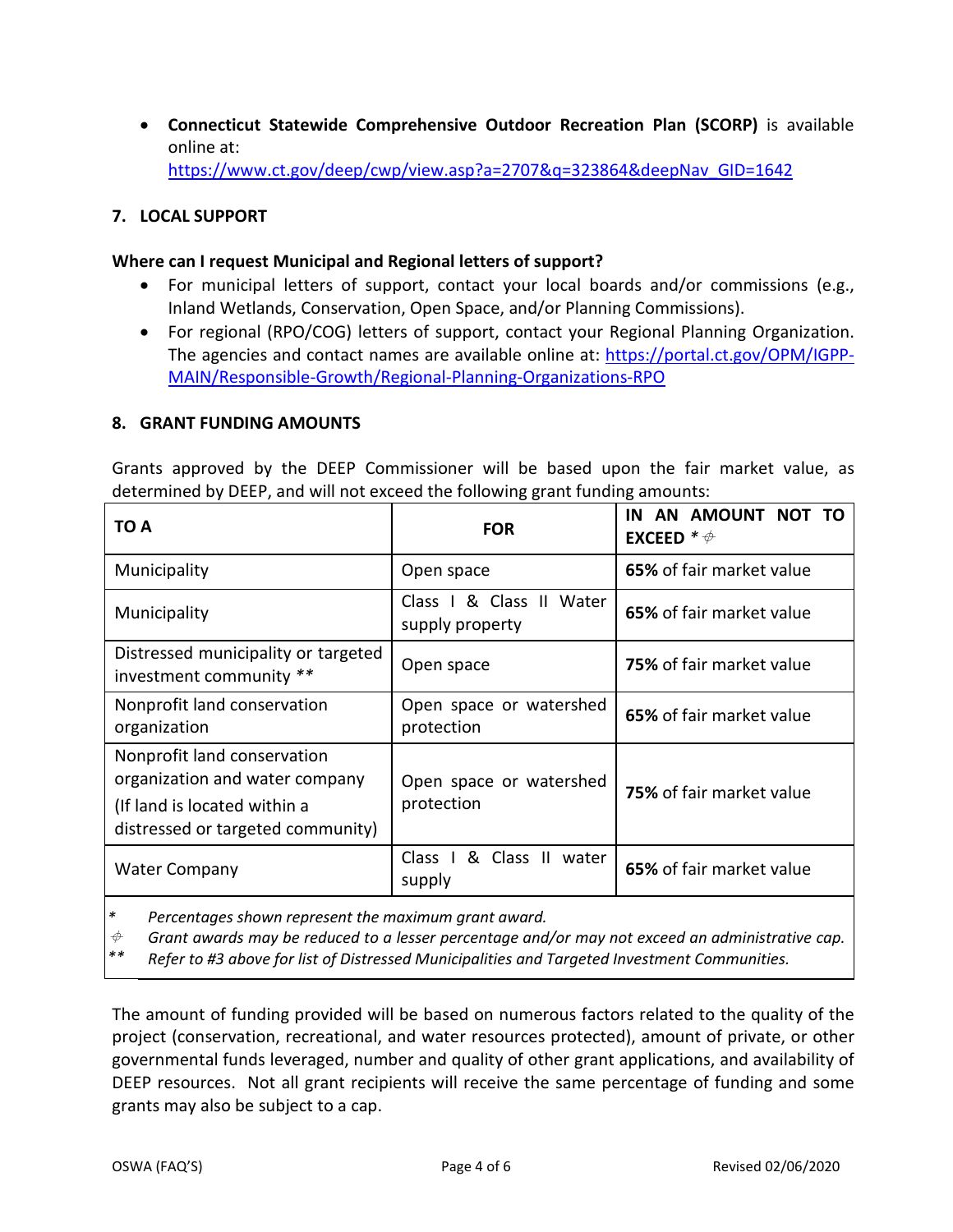### **9. OTHER SOURCES OF FUNDING**

Each applicant is required to secure funds from other sources to match DEEP's grant award. Matching funds can come from private entities or other governmental funding programs.

• **Private Sources** include matching funds from private individuals, foundations, corporations, businesses, contributions by other organizations, or governmental programs not managed or funded by the State of Connecticut or federal government.

Funding from these sources count toward the applicant's match requirement without restriction. However, caution should be exercised to ensure that acceptance of such funds would not place a restriction on the property that could be in conflict with the State's Conservation and Public Access Easement.

• **Other Governmental Sources:** Many governmental programs exist to assist with land conservation. Caution should be exercised to ensure that acceptance of other funds will not place a restriction on the property that could be in conflict with the terms of the State's Conservation and Public Access Easement.

Additional questions about the compatibility of governmental funding programs should be directed to DEEP's Constituent Affairs and Land Management Division by calling Allyson Clarke at (860) 424-3774 or Holly Lalime at (860) 424-4078.

- **Municipal Sources:** Municipalities (as the grant award applicant or host community) often contribute match funding for land conservation projects funded through this program. Funds from municipal sources count toward the match requirement, as long as the funds did not originate from the State.
- **State Sources**: Other State funds can be used to assist with project costs however, other State funds may not be used to match OSWA grant funds. Please discuss any matching funding sources with DEEP before submitting your application, or as soon as other State grant funding is being considered, if that occurs after the application is submitted.
- **Federal Sources**: Applicants may apply for grant funds from federal programs which are administered by the State or by federal agencies. For example, the US Department of Agriculture (grassland preservation, farmland and prime agricultural soils preservation, river restoration, forest and habitat preservation, etc.), the US Department of the Interior (Wild and Scenic, wetlands preservation, river protection, wildlife habitat restoration/protection, etc.), the US National Oceanic and Atmospheric Administration (shoreline preservation, natural area preservation, wetland protection), and the US Department of Defense (e.g., The Conservation Fund) have programs that may be used as an additional source of funding for the subject project.